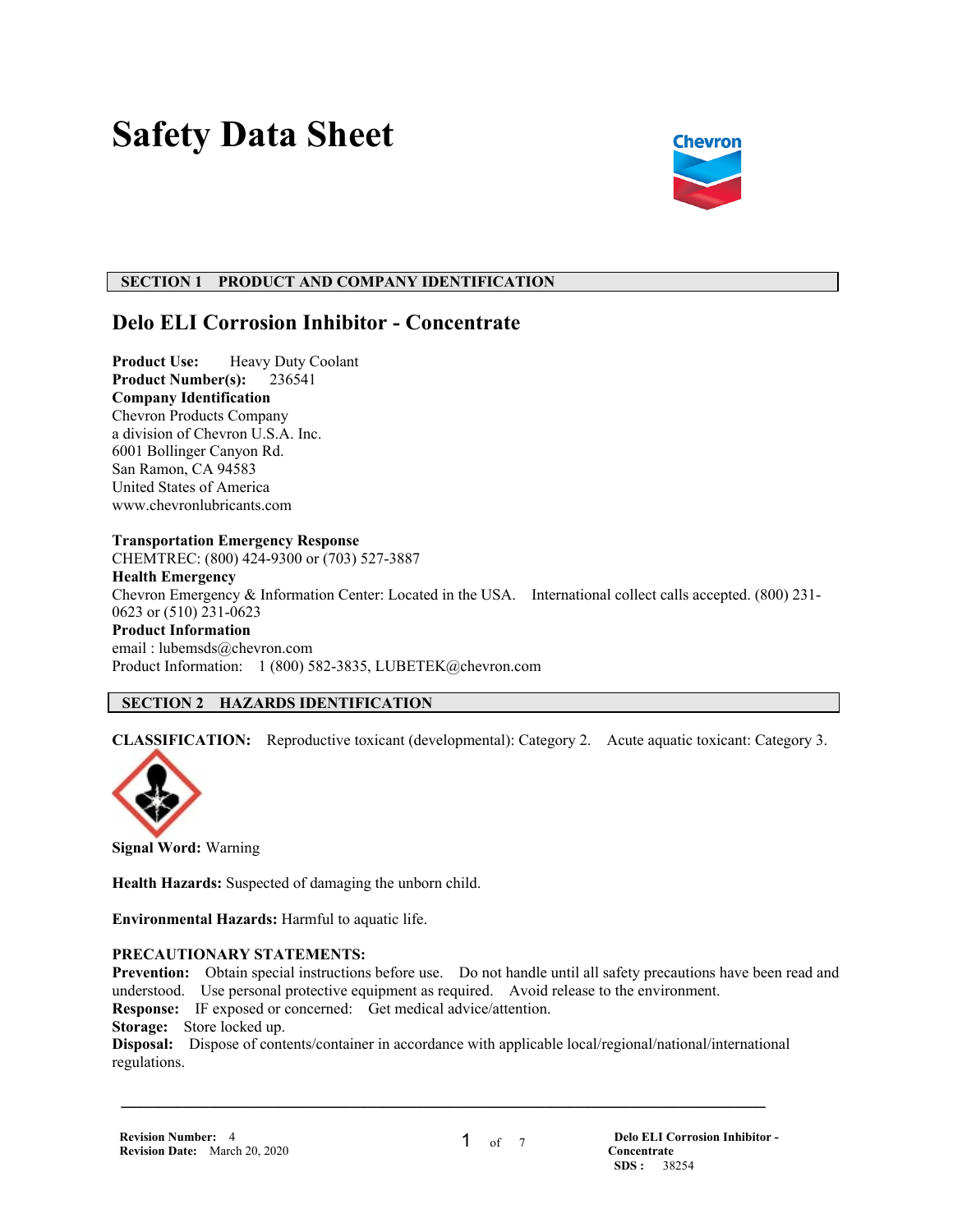## **HAZARDS NOT OTHERWISE CLASSIFIED:** Not Applicable

## **SECTION 3 COMPOSITION/ INFORMATION ON INGREDIENTS**

| <b>COMPONENTS</b>                       | <b>CAS NUMBER</b> | <b>AMOUNT</b>      |
|-----------------------------------------|-------------------|--------------------|
| Potassium 2-ethylhexanoate              | 3164-85-0         | $10 - 30$ % weight |
| Molybdic acid, disodium salt, dihydrate | $10102 - 40 - 6$  | $1 - 2.5$ % weight |
| 1H-Benzotriazole, methyl-               | 29385-43-1        | $1 - 2.5$ % weight |
| Sodium nitrite                          | 7632-00-0         | $1 - 2.5$ % weight |

## **SECTION 4 FIRST AID MEASURES**

#### **Description of first aid measures**

**Eye:** No specific first aid measures are required. As a precaution, remove contact lenses, if worn, and flush eyes with water.

**Skin:** No specific first aid measures are required. As a precaution, remove clothing and shoes if contaminated. To remove the material from skin, use soap and water. Discard contaminated clothing and shoes or thoroughly clean before reuse.

**Ingestion:** No specific first aid measures are required. Do not induce vomiting. As a precaution, get medical advice.

**Inhalation:** No specific first aid measures are required. If exposed to excessive levels of material in the air, move the exposed person to fresh air. Get medical attention if coughing or respiratory discomfort occurs.

#### **Most important symptoms and effects, both acute and delayed IMMEDIATE HEALTH EFFECTS**

**Eye:** Not expected to cause prolonged or significant eye irritation.

**Skin:** Contact with the skin is not expected to cause prolonged or significant irritation. Contact with the skin is not expected to cause an allergic skin response. Not expected to be harmful to internal organs if absorbed through the skin.

**Ingestion:** Not expected to be harmful if swallowed.

**Inhalation:** Not expected to be harmful if inhaled.

## **DELAYED OR OTHER HEALTH EFFECTS:**

**Reproduction and Birth Defects:** Contains material that may cause harm to the unborn child if swallowed based on animal data. See Section 11 for additional information. Risk depends on duration and level of exposure.

**Indication of any immediate medical attention and special treatment needed** Not Applicable

## **SECTION 5 FIRE FIGHTING MEASURES**

**EXTINGUISHING MEDIA:** Dry Chemical, CO2, Aqueous Film Forming Foam (AFFF) or alcohol resistant foam.

## **PROTECTION OF FIRE FIGHTERS:**

**Fire Fighting Instructions:** This material will burn although it is not easily ignited. See Section 7 for proper handling and storage. For fires involving this material, do not enter any enclosed or confined fire space without proper protective equipment, including self-contained breathing apparatus.

**Combustion Products:** Highly dependent on combustion conditions. A complex mixture of airborne solids, liquids, and gases including carbon monoxide, carbon dioxide, and unidentified organic compounds will be evolved when this material undergoes combustion. Combustion may form oxides of: Potassium, Molybdenum, Sodium, Nitrogen.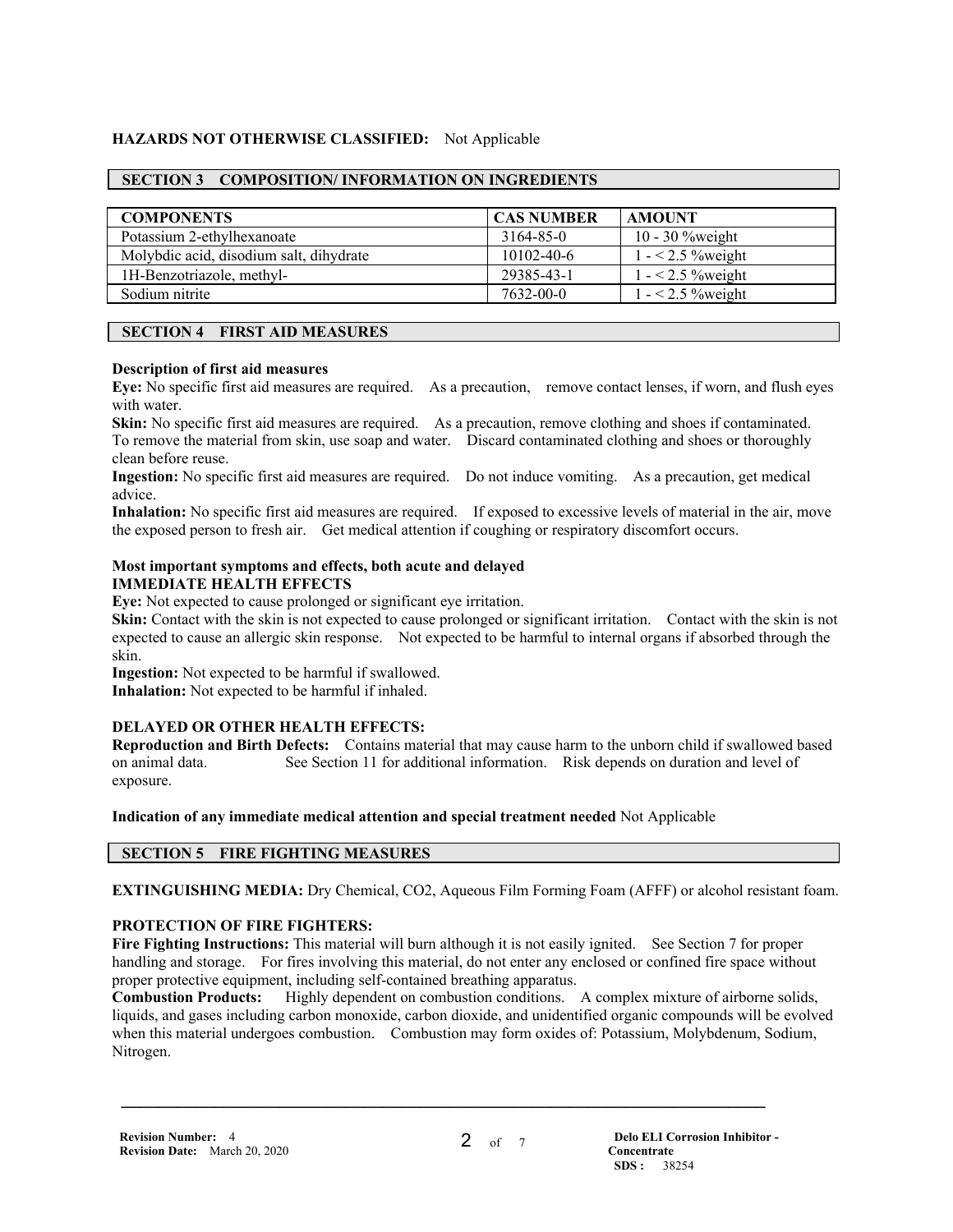## **SECTION 6 ACCIDENTAL RELEASE MEASURES**

**Protective Measures:** Eliminate all sources of ignition in vicinity of spilled material.

**Spill Management:** Stop the source of the release if you can do it without risk. Contain release to prevent further contamination of soil, surface water or groundwater. Clean up spill as soon as possible, observing precautions in Exposure Controls/Personal Protection. Use appropriate techniques such as applying noncombustible absorbent materials or pumping. Where feasible and appropriate, remove contaminated soil. Place contaminated materials in disposable containers and dispose of in a manner consistent with applicable regulations. **Reporting:** Report spills to local authorities and/or the U.S. Coast Guard's National Response Center at (800) 424- 8802 as appropriate or required.

## **SECTION 7 HANDLING AND STORAGE**

**General Handling Information:** Avoid contaminating soil or releasing this material into sewage and drainage systems and bodies of water.

**Precautionary Measures:** Do not get in eyes, on skin, or on clothing. Do not breathe vapor or fumes. Wash thoroughly after handling.

**Static Hazard:** Electrostatic charge may accumulate and create a hazardous condition when handling this material. To minimize this hazard, bonding and grounding may be necessary but may not, by themselves, be sufficient. Review all operations which have the potential of generating and accumulating an electrostatic charge and/or a flammable atmosphere (including tank and container filling, splash filling, tank cleaning, sampling, gauging, switch loading, filtering, mixing, agitation, and vacuum truck operations) and use appropriate mitigating procedures. **Container Warnings:** Container is not designed to contain pressure. Do not use pressure to empty container or it may rupture with explosive force. Empty containers retain product residue (solid, liquid, and/or vapor) and can be dangerous. Do not pressurize, cut, weld, braze, solder, drill, grind, or expose such containers to heat, flame, sparks, static electricity, or other sources of ignition. They may explode and cause injury or death. Empty containers should be completely drained, properly closed, and promptly returned to a drum reconditioner or disposed of properly.

## **SECTION 8 EXPOSURE CONTROLS/PERSONAL PROTECTION**

## **GENERAL CONSIDERATIONS:**

Consider the potential hazards of this material (see Section 2), applicable exposure limits, job activities, and other substances in the work place when designing engineering controls and selecting personal protective equipment. If engineering controls or work practices are not adequate to prevent exposure to harmful levels of this material, the personal protective equipment listed below is recommended. The user should read and understand all instructions and limitations supplied with the equipment since protection is usually provided for a limited time or under certain circumstances.

## **ENGINEERING CONTROLS:**

Use process enclosures, local exhaust ventilation, or other engineering controls to control airborne levels below the recommended exposure limits. Use in a well-ventilated area.

## **PERSONAL PROTECTIVE EQUIPMENT**

**Eye/Face Protection:** No special eye protection is normally required. Where splashing is possible, wear safety glasses with side shields as a good safety practice.

**Skin Protection:** No special protective clothing is normally required. Where splashing is possible, select protective clothing depending on operations conducted, physical requirements and other substances in the workplace. Suggested materials for protective gloves include: Natural rubber, Neoprene, Nitrile Rubber, Polyvinyl Chloride (PVC or Vinyl).

 $\mathcal{L} = \{ \mathcal{L} \mathcal{L} \mathcal{L} \mathcal{L} \mathcal{L} \mathcal{L} \mathcal{L} \mathcal{L} \mathcal{L} \mathcal{L} \mathcal{L} \mathcal{L} \mathcal{L} \mathcal{L} \mathcal{L} \mathcal{L} \mathcal{L} \mathcal{L} \mathcal{L} \mathcal{L} \mathcal{L} \mathcal{L} \mathcal{L} \mathcal{L} \mathcal{L} \mathcal{L} \mathcal{L} \mathcal{L} \mathcal{L} \mathcal{L} \mathcal{L} \mathcal{L} \mathcal{L} \mathcal{L} \mathcal{L} \$ 

**Respiratory Protection:** Determine if airborne concentrations are below the recommended occupational exposure limits for jurisdiction of use. If airborne concentrations are above the acceptable limits, wear an approved respirator that provides adequate protection from this material, such as: Air-Purifying Respirator for Organic Vapors, Dusts and Mists.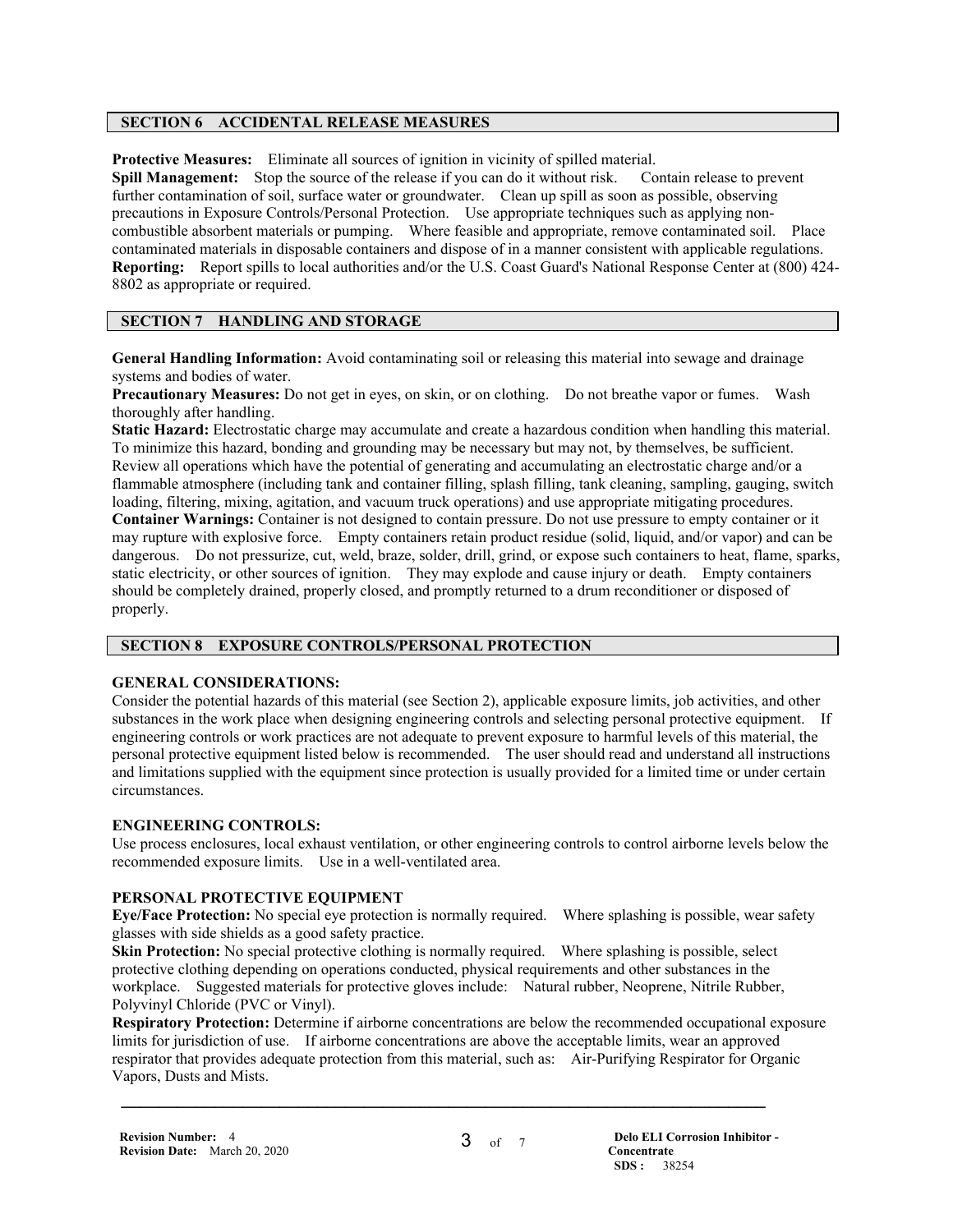Use a positive pressure air-supplying respirator in circumstances where air-purifying respirators may not provide adequate protection.

#### **Occupational Exposure Limits:**

| Agency                                 | Form       | <b>TWA</b>        | <b>STEL</b> | Ceiling | <b>Notation</b> |
|----------------------------------------|------------|-------------------|-------------|---------|-----------------|
| Molybdic acid, disodium salt, ACGIH    | Respirable | $.5 \text{ mg/m}$ | $- -$       | $- -$   |                 |
|                                        | fraction   |                   |             |         |                 |
| Molybdic acid, disodium salt, ACGIH    | $- -$      | $.5 \text{ mg/m}$ |             |         | A <sub>3</sub>  |
|                                        |            |                   |             |         |                 |
| Molybdic acid, disodium salt, OSHA Z-1 | $- -$      | $5 \text{ mg/m}$  | $- -$       | --      | $- -$           |
|                                        |            |                   |             |         |                 |
|                                        |            |                   |             |         |                 |

Consult local authorities for appropriate values.

## **SECTION 9 PHYSICAL AND CHEMICAL PROPERTIES**

**Attention: the data below are typical values and do not constitute a specification.**

**Color:** Red **Physical State:** Liquid **Odor:** Faint or Mild **Odor Threshold:** No data available **pH:** 8 - 8.8 **Vapor Pressure:** No data available **Vapor Density (Air = 1):** No data available **Initial Boiling Point:** 100°C (212°F) (Estimated) **Solubility:** Completely Soluble **Freezing Point:**  $-5^{\circ}C(23^{\circ}F)(Typeal)$ **Melting Point:** Not Applicable **Specific Gravity:** 1.06 kg/l @ 15°C (59°F) (Minimum) **Density:** 1.08 kg/l @ 15°C (59°F) (Typical) **Viscosity:** No data available **Coefficient of Therm. Expansion / °F:** No data available **Evaporation Rate:** Not Applicable **Decomposition temperature:** No data available **Octanol/Water Partition Coefficient:** No data available

**FLAMMABLE PROPERTIES:**

**Flammability (solid, gas):** No Data Available

**Flashpoint:** Not Applicable **Autoignition:** Not Applicable Flammability (Explosive) Limits (% by volume in air): Lower: No data available Upper: No data available

## **SECTION 10 STABILITY AND REACTIVITY**

**Reactivity:** May react with strong acids or strong oxidizing agents, such as chlorates, nitrates, peroxides, etc. **Chemical Stability:** This material is considered stable under normal ambient and anticipated storage and handling conditions of temperature and pressure.

**Incompatibility With Other Materials:** May form cancer-causing nitrosamines when mixed with secondary amines.

 $\mathcal{L} = \{ \mathcal{L} \mathcal{L} \mathcal{L} \mathcal{L} \mathcal{L} \mathcal{L} \mathcal{L} \mathcal{L} \mathcal{L} \mathcal{L} \mathcal{L} \mathcal{L} \mathcal{L} \mathcal{L} \mathcal{L} \mathcal{L} \mathcal{L} \mathcal{L} \mathcal{L} \mathcal{L} \mathcal{L} \mathcal{L} \mathcal{L} \mathcal{L} \mathcal{L} \mathcal{L} \mathcal{L} \mathcal{L} \mathcal{L} \mathcal{L} \mathcal{L} \mathcal{L} \mathcal{L} \mathcal{L} \mathcal{L} \$ 

Hazardous Decomposition Products: None known (None expected) **Hazardous Polymerization:** Hazardous polymerization will not occur.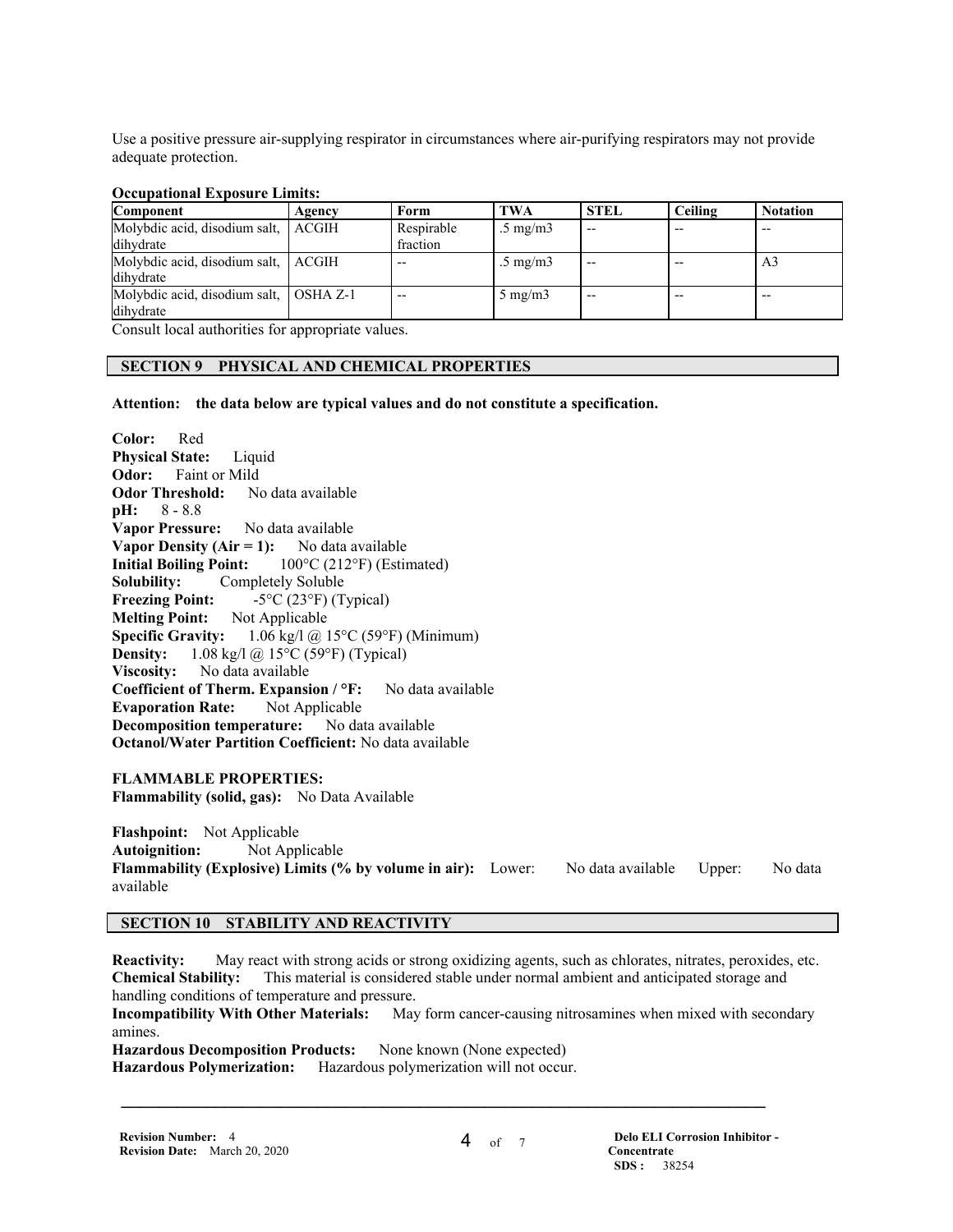## **SECTION 11 TOXICOLOGICAL INFORMATION**

#### **Information on toxicological effects**

**Serious Eye Damage/Irritation:** The eye irritation hazard is based on evaluation of data for similar materials.

**Skin Corrosion/Irritation:** The skin irritation hazard is based on evaluation of data for product components.

**Skin Sensitization:** The skin sensitization hazard is based on evaluation of data for product components.

**Acute Dermal Toxicity:** The acute dermal toxicity hazard is based on evaluation of data for product components.

**Acute Oral Toxicity:** The acute oral toxicity hazard is based on evaluation of data for product components.

**Acute Inhalation Toxicity:** The acute inhalation toxicity hazard is based on evaluation of data for similar materials or product components.

**Acute Toxicity Estimate:** Not Determined

**Germ Cell Mutagenicity:** The hazard evaluation is based on data for components or a similar material.

**Carcinogenicity:** The hazard evaluation is based on data for components or a similar material.

**Reproductive Toxicity:** The hazard evaluation is based on data for components or a similar material.

**Specific Target Organ Toxicity - Single Exposure:** The hazard evaluation is based on data for components or a similar material.

**Specific Target Organ Toxicity - Repeated Exposure:** The hazard evaluation is based on data for components or a similar material.

## **ADDITIONAL TOXICOLOGY INFORMATION:**

 2-Ethylhexanoic acid (2-EXA) caused an increase in liver size and enzyme levels when repeatedly administered to rats via the diet. When administered to pregnant rats by gavage or in drinking water, 2-EXA caused teratogenicity (birth defects) and delayed postnatal development of the pups. Additionally, 2-EXA impaired female fertility in rats. Birth defects were seen in the offspring of mice who were administered sodium 2-ethylhexanoate via intraperitoneal injection during pregnancy.

 Nitrite salts can cause methemoglobin to form in the blood, resulting in a fall in blood pressure, cyanosis, coma and possibly death. Infants are particularly susceptible to nitrite toxicity. Rats chronically exposed to sodium nitrite in drinking water had pathological changes in heart and lung tissue.

## **SECTION 12 ECOLOGICAL INFORMATION**

## **ECOTOXICITY**

This material is expected to be harmful to aquatic organisms. The product has not been tested. The statement has been derived from the properties of the individual components.

## **MOBILITY**

No data available.

## **PERSISTENCE AND DEGRADABILITY**

This material is expected to be readily biodegradable. The biodegradability of this material is based on an evaluation of data for the components or a similar material.

The product has not been tested. The statement has been derived from products of a similar structure and composition.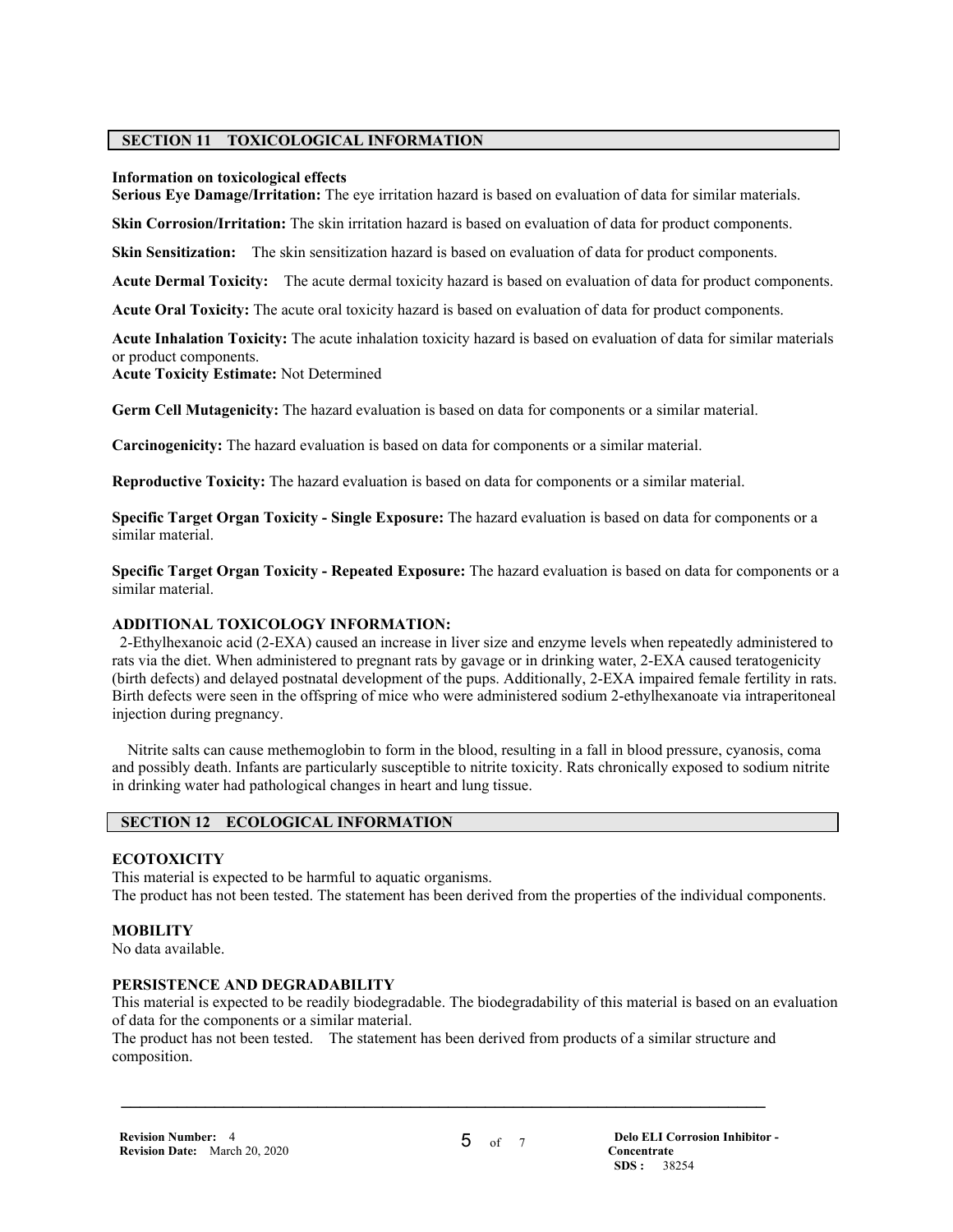## **POTENTIAL TO BIOACCUMULATE**

Bioconcentration Factor: No data available. Octanol/Water Partition Coefficient: No data available

## **SECTION 13 DISPOSAL CONSIDERATIONS**

Use material for its intended purpose or recycle if possible. This material, if it must be discarded, may meet the criteria of a hazardous waste as defined by international, country, or local laws and regulations.

## **SECTION 14 TRANSPORT INFORMATION**

The description shown may not apply to all shipping situations. Consult 49CFR, or appropriate Dangerous Goods Regulations, for additional description requirements (e.g., technical name) and mode-specific or quantity-specific shipping requirements.

**DOT Shipping Description:** NOT REGULATED AS HAZARDOUS MATERIAL UNDER 49 CFR

**IMO/IMDG Shipping Description:** NOT REGULATED AS DANGEROUS GOODS FOR TRANSPORT UNDER THE IMDG CODE

**ICAO/IATA Shipping Description:** NOT REGULATED AS DANGEROUS GOODS FOR TRANSPORT UNDER ICAO

**Transport in bulk according to Annex II of MARPOL 73/78 and the IBC code:** Not applicable

## **SECTION 15 REGULATORY INFORMATION**

## **EPCRA 311/312 CATEGORIES:**

Reproductive toxicity

## **REGULATORY LISTS SEARCHED:**

| $01-1=IARC$ Group 1   |  |
|-----------------------|--|
| 01-2A=IARC Group 2A   |  |
| $01-2B=IARC$ Group 2B |  |
| 02=NTP Carcinogen     |  |
|                       |  |

03=EPCRA 313 04=CA Proposition 65 05=MA RTK  $06=NJRTK$ 07=PA RTK

The following components of this material are found on the regulatory lists indicated. Sodium nitrite 05, 06, 07

## **CHEMICAL INVENTORIES:**

All components comply with the following chemical inventory requirements: AICS (Australia), DSL (Canada), EINECS (European Union), IECSC (China), NZIoC (New Zealand), PICCS (Philippines), TCSI (Taiwan), TSCA (United States).

One or more components does not comply with the following chemical inventory requirements: ENCS (Japan), KECI (Korea).

## **SECTION 16 OTHER INFORMATION**

**NFPA RATINGS:** Health: 0 Flammability: 1 Reactivity: 0